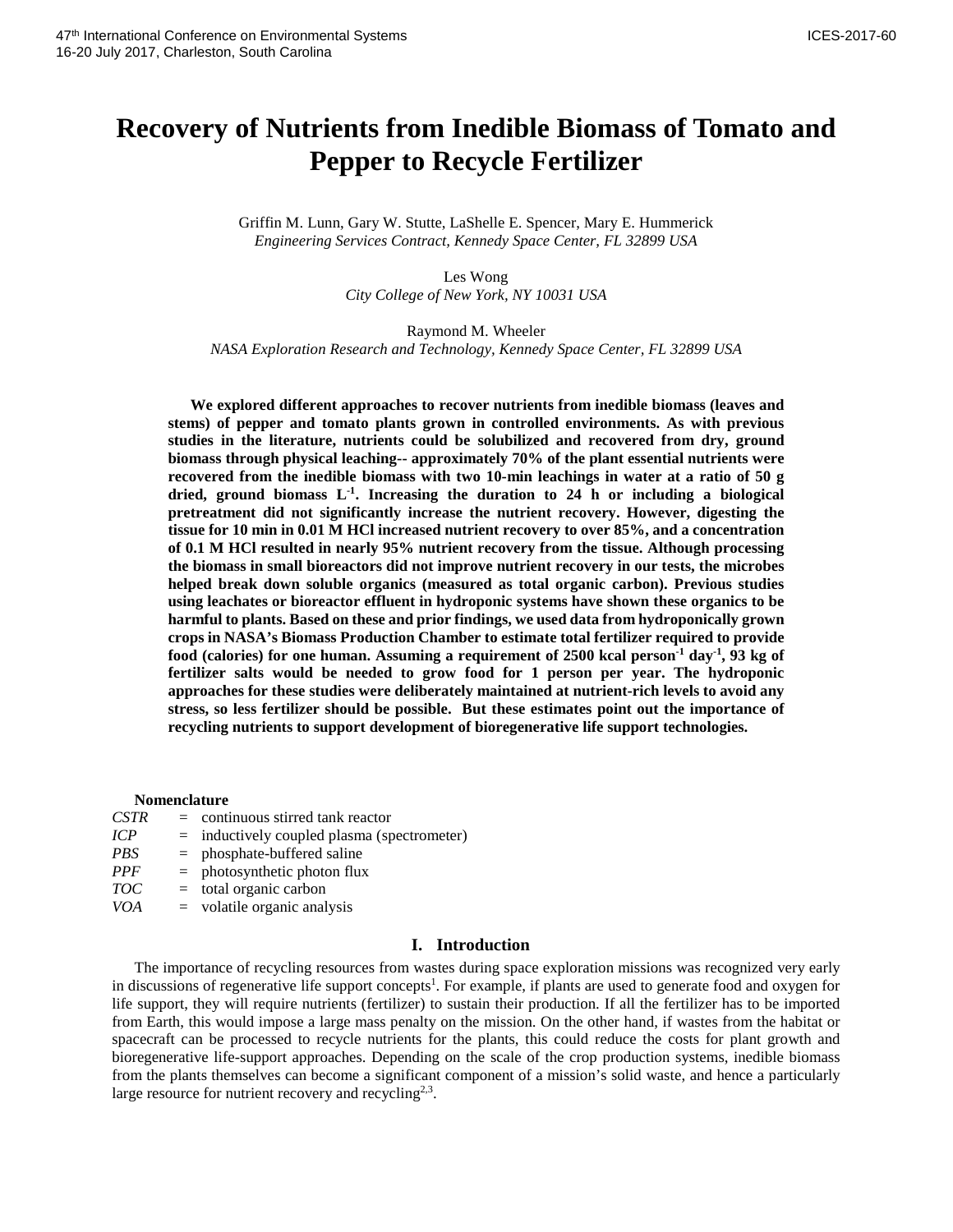Various types of bioreactors have been studied for processing both liquid and solid wastes as a means to purify water, degrade organic compounds, and recover nutrients<sup>2,4-6</sup>. Results from bioreactor studies with inedible plant biomass showed a relatively rapid release of inorganic nutrients from the biomass, depending on the plant materials and the processes used. For example, continuous stirred tank (bio) reactors (CSTRs) can release (solubilize) many of the nutrients from inedible plant biomass in less than 24  $h^{7,8}$ . Breakdown of more recalcitrant compounds, such as cellulose, hemicellulose, and lignin, requires longer retention times, e.g., 5 days for 30%–40% breakdown, and even longer times for greater breakdown<sup>7</sup>. The actual release of soluble nutrients from the inedible biomass appears to occur largely by physical leaching with water and can occur in a matter of hours <sup>2,9,10</sup>. This would make a case for simply leaching or soaking the biomass in water, but this leaching process also releases soluble organics, which can have harmful effects on hydroponically grown plants <sup>2,3,7,11</sup>. This could include direct toxic effects on the plants, increased biofilm growth on hydroponic hardware, reduced dissolved oxygen levels in hydroponic solutions, and the risk of denitrification of dissolved nitrate<sup>12</sup>. Testing showed that treatment in bioreactors for times as short as 6 h to 24 h can degrade about 75% of the soluble organics and eliminate the negative effects on plants  $7.13$ .

Early testing with water leaching (soaking in deionized water for 2 h) of dried wheat, potato, and soybean biomass  $(50 \text{ g L}^{-1})$  showed high recovery of elements such as K (97%), Mg (85%), Zn (91%), and Cu (84%), but lower recovery of Ca (47%) and Fe (26%)<sup>2,10</sup>. In addition, about 25% of the organic matter in the biomass was released as soluble organic compounds. Use of CSTRs yielded similar results for elemental recovery, depending on the biomass, and sometimes showed reduced recovery for some elements, such as Mg and Ca, which potentially were getting bound to the recalcitrant biomass14. By rinsing residual solids from the bioreactors following effluent removal, the recovery of K, Mg, and Ca could be improved<sup>14</sup>. These observations of losing some elements from residual biomass prompted the exploration of treating filtered leachate (with solids) directly with trickling bed bioreactors for strictly reducing the dissolved organics<sup>15</sup>. These findings suggested that elemental recovery could still be improved, especially for elements such as Ca, Fe, and possibly for P.

Full-term hydroponic production tests have been performed using bioreactor leachate from inedible plant biomass to grow wheat<sup>2</sup> and potato<sup>16</sup>. In each case, the effluent was amended with missing nutrients to generate a complete nutrient solution. These tests demonstrated the ability to retrieve and recycle nutrients from inedible plant biomass to grow subsequent generations of plants. Recycling these nutrients from inedible plant biomass could reduce the need for resupplying fertilizer from outside a life support system. Studies with potatoes showed that approximately 50% of the nutrients required to grow subsequent plantings could be recycled from inedible biomass from previous plantings<sup>3</sup>. The amount of fertilizer required for growing crops on space missions will depend on the total planted areas and harvest index of the crops, i.e., the edible-to-total biomass ratios<sup>17</sup>, where for lower harvest index crops like grains and legumes, larger amounts of nutrients would be partitioned to the inedible biomass. Garland et al. estimated that for a 4-person crew with 100 m<sup>2</sup> plant area with 3–4 plantings per year<sup>2</sup>, up to 320 kg per year of leachable nutrients would be incorporated in inedible biomass, and that recycling these nutrients could reduce nutrient resupply requirements by 15%. For smaller systems that might provide just salad crops, Wignarajah et al. estimated a requirement of 1 to 2 g N, 1 to 2 g K, and 0.1 g to 0.2 g P to produce 250 g fresh weight of salad per day per person18. Using common hydroponic salts with waters of hydration, this would be about 15 g fertilizer per person per day; if acid was included for pH control, this would add 3.75 g HNO<sub>3</sub> (40% in solution) per person day. But, aside from these few papers, no careful estimates have been made of the mass of fertilizer that might be needed to grow a range of crops to support human life.

We wanted to explore the use of leaching and bioreactor treatments of inedible biomass from two "salad crops", tomato and pepper, to see we could attain similar recovery of nutrients from inedible biomass, and hopefully improved recovery of elements such as Ca, Fe, and P. We also sought to use these findings and published literature to more carefully estimate the amount of fertilizer mass needed to sustain plant growth systems for future life support systems.

#### **II. Materials and Methods**

#### Plant material

Six cultivars of tomato (*Solanum lycopersicum*) – "Red Robin", "Scarlet Sweet 'N' Neat", "Tiny Tim", "Mohamed", "Patio Princess Hybrid", and "Tumble" – were grown in a controlled environment chamber (M36, Environment Growth Chambers, Chagrin Falls, OH) in the Space Life Sciences Laboratory (SLSL), Kennedy Space Center, FL, US. All cultivars were grown under a 16 h light/8 h dark photoperiod for 88 days under triphosphor T-8 fluorescent lamps (Sylvania FP541/841/HO, Danvers, MA) with an average photosynthetically photon flux (PPF) of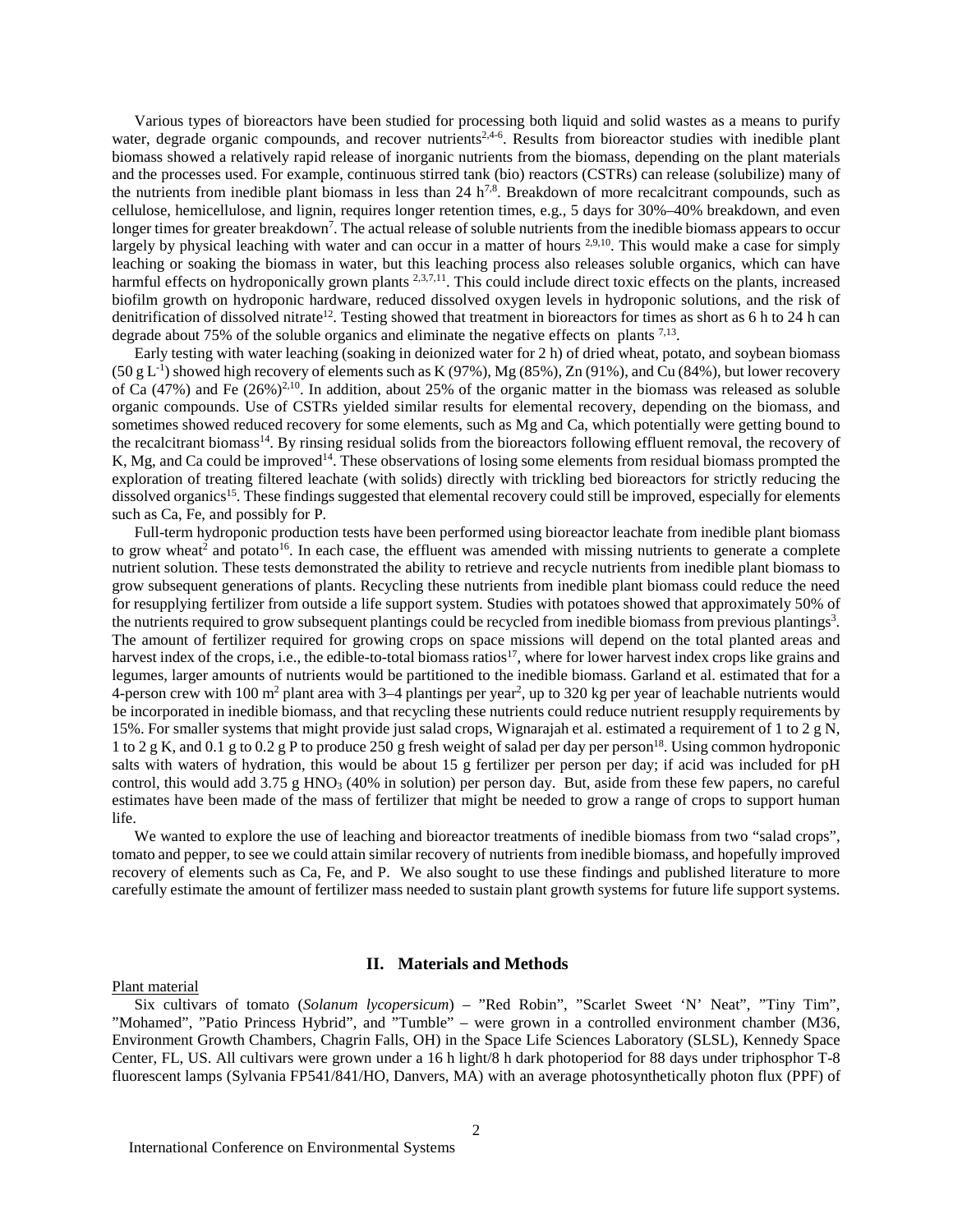310 µmol m<sup>-2</sup> s<sup>-1</sup> (18 mol m<sup>-2</sup> d<sup>-1</sup>). Average temperature, relative humidity, and CO<sub>2</sub> concentrations were 22.0 °C, 61%, and  $1449 \mu$  mol mol<sup>-1</sup>, respectively.

Four plants of each cultivar were planted in 4-inch (10 cm) pots with custom potting media consisting of 7:3 Fafard #2B (Conrad Fafard, Agawam, MA):unsieved turface [arcillite]) (Profile Products, LLC, Buffalo Grove, IL) with Nutricote controlled-release fertilizer (18-6-8 type 180) (Florikan, Sarasota, IL) mixed at a ratio of 10 grams fertilizer per liter of dry media. The media was premixed with water until damp and the pots were filled. Four seeds were planted per pot with plants thinned to one per pot after germination. An automatic drip-irrigation system was used, and adjusted to provide adequate water.

Six cultivars of pepper (*Capsicum annuum*) – "Red Skin", "Fruit Basket", "Cajun Belle", "Chablis", "Sweet Pickle", and "Pompeii" – were grown in controlled-environment chambers under conditions similar to those described above. All cultivars were grown under a 16 h light/8 h dark photoperiod for 109 days under triphosphor T-8 fluorescent lamps (Sylvania FP541/841/HO, Danvers, MA) with an average light reading of 316 µmol m<sup>2</sup> s<sup>-1</sup> (19 mol m<sup>-2</sup> d<sup>-1</sup>) PAR. Average temperature, relative humidity, and  $CO_2$  concentrations were 22.2 °C, 56 %, and 1506 µmol mol<sup>-1</sup>, respectively. Planting density, potting media, and irrigation regime was the same as described for the tomatoes.

Following harvest, the leaves and stems of the tomatoes and peppers were oven-dried at 70  $\degree$ C in a forced-air oven for determination of dry mass. Once dry, the inedible biomass from each of the six tomato cultivars was ground using a Wiley mill (Model 3383-L60, Thomas Scientific, Waltham, MA) to pass through a 40-mesh (0.42 mm) screen and combined into a composite sample. Following grinding, the composite tomato samples were mixed thoroughly, and total elemental content of the combined tomato biomass was determined following tissue digestion using inductively coupled plasma (ICP) analysis (iCap 6500, Thermo Scientific, Waltham, MA). The bulk of the tissue was saved for various treatments to test recovery of nutrients (below). Dried inedible biomass of the six pepper cultivars were ground, combined, and analyzed in a similar fashion.

#### Baseline elemental content

The inedible biomass was digested prior to inductively coupled plasma (ICP) analysis using standard laboratory protocols. Tissue was digested in 70% nitric acid at 95°C for 2 hours, cooled to room temperature, incubated with 2.5 mL of 30% hydrogen peroxide, heated at 95°C for 50 minutes, cooled, diluted to 50 mL with nanopure (18 MΩ) water, and filtered through a 0.45 µm syringe filter just prior to analysis. The concentration of the inedible biomass macroand micronutrients is summarized in Table 1.

|                     |     |      | <b>Macronutrients</b> |      | Micronutrients       |       |     |     |       |
|---------------------|-----|------|-----------------------|------|----------------------|-------|-----|-----|-------|
|                     |     |      | (mg/g dry mass)       |      | $(\mu g/g$ dry mass) |       |     |     |       |
|                     | Ċа  | T7   | Mg                    |      |                      | Ċu    | Zn  |     |       |
| Tomato              | 6.8 | 14.0 | 3.4                   | 0.81 | າາ<br>ن کے با        | 10.28 | 260 | 519 | 130.5 |
| Pepper <sup>'</sup> | 1.8 | 26.3 | 4.0                   | 1.45 | 5.00                 | 2.75  | 350 | 320 | 54.6  |

**Table 1.** Elemental content of combined samples of inedible pepper and tomato tissue.

\* Mean of two samples from composite sample

# Preliminary testing

A series of exploratory tests were conducted to assess various pretreatments that might increase the release of useful nutrients or elements from the inedible biomass. These included testing with different levels of acid for digesting the biomass, testing mixed heterotrophic bacterial communities (obtained from urine/wastewater-processing bioreactors), and using cellulose degrading fungi (*Trichoderma sp.*).

#### Acid digestion treatment

These initial experiments were conducted to optimize the concentration and duration of tissue leaching with acid in order to maximize nutrient recovery. An unreplicated factorial of nine treatments, consisting of final acid concentrations (0.0 M, 0.01 M, 0.10 M HCl) and digestion times (10 min, 2 h, and 24 h), were evaluated. Using 20 mL plastic volatile organic analysis (VOA) vials, 1 g dried, ground (Wiley mill Model 3383-L60, Thomas Scientific) pepper biomass was mixed with 9 mL of nanopure water (18 MΩ). Following this, 1 mL of either 0.0 (water), 0.1 M HCl or 1.0 M HCl was added to the vials to reduce the pH of the solution. A small magnetic stir bar was placed into each vial and vials transferred to a stir plate and stirred at 1200 rpm for either 10 min, 2 h, or 24 h.

Following the digestion, samples were transferred to a 15 mL centrifuge tube, the VOA vial rinsed with 5 mL of 18 MΩ water, and the solution then transferred to the centrifuge tube. The sample was centrifuged at 4000 rpm for 10 min (Allegra X-14R Centrifuge, Beckman Coulter). This produced an organic solid-waste pellet and an aqueous leachate layer. The resulting supernatant was decanted into a 50 mL volumetric flask and then diluted to 50 mL using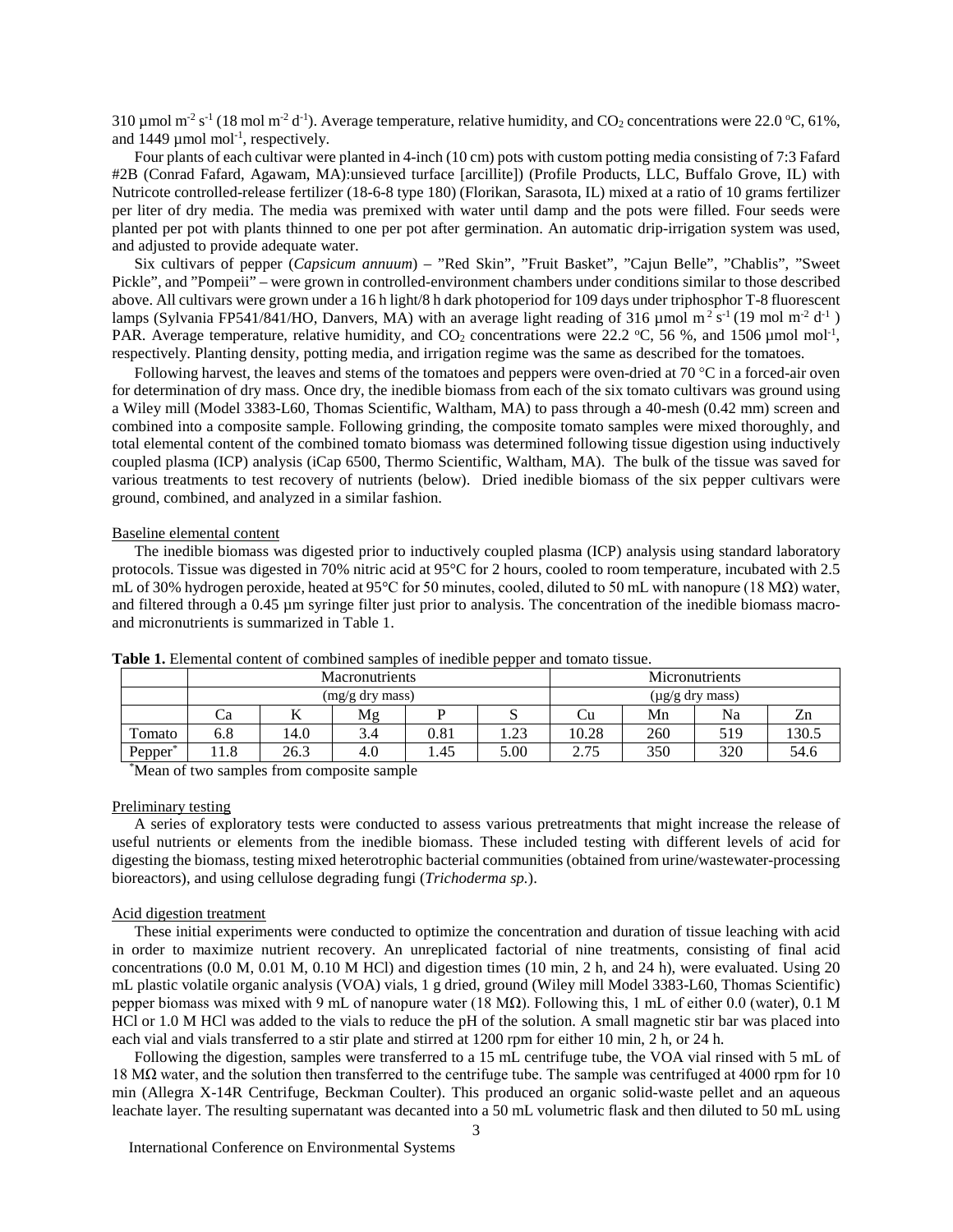GenPure water (18.2 MΩ). The supernatant was then filtered through a 22 µm syringe filter attachment into a 50 mL centrifuge tube and the filtrate analyzed for elemental concentration using ICP spectrometry.



Figure 1. Vial minireactors, referred to as VOA (volatile organic analysis) vials, used for various treatments of inedible plant biomass. For some treatments, vials were continuously aerated at 60 mL/min and volumes were adjusted as needed to offset evaporation. The small vials allowed simultaneous testing of multiple treatments.

#### Leaching treatments

For testing water or combined microbial/water leaching approaches for the plant biomass, the biomass-to-water ratio was reduced from 1 g dry mass/9 mL liquid to 0.5 g dry mass/9 mL liquid to reduce sample viscosity and improve recovery following homogenization. Samples were processed for various incubation times (6, 24, and 168 hours) using aerated (Fig. 1) or non-aerated vials and the sample was leached two times. Exploratory tests that included acid used 0.1 M HCl for digestion.

For combined biological/leaching tests, initial tests used mixed bacterial communities obtained from urine/wastewatertreatment bioreactors available in the laboratory at KSC, and all treatments were carried out using aerated, 20 mL plastic VOA-vials containing 10 mL of solution. Air was bubbled through each vial at a rate of  $~60$  mL/min (Fig. 1). Other samples were treated with a *Trichoderma* fungus inoculum to assess whether a cellulose-degrading organisms might improve nutrient recovery.

Concentrations of elements in the final solution were analyzed by ICP for these and other treatments and are

reported in  $\mu$ g/mL (e.g., X  $\mu$ g Ca/mL) in the sample. This value was adjusted for sample dilution (e.g., assuming 50 mL) and dry mass of tissue being extracted. The relative effectiveness of a treatment for extracting nutrients from inedible biomass was determined based on elemental content of the biomass and the amount recovered.

Based on the preliminary experiments, a number of modifications to the assays were made for follow-on tests, including a reduction of the ratio of inedible biomass from 1  $g/10$  mL to 0.5  $g/10$  mL, limiting treatment times to10 min or 24 h, and performing two extractions of the tissue. A comparison of the biological (mixed heterotrophic community) for 24 h prior to acid digestion for 10 min or 24 h were undertaken for both tomato and pepper. As with preliminary studies, mixed heterotrophic communities for the VOA vials (minireactors) were obtained from urine/wastewater-processing bioreactors used for related studies.

### Soluble organics from biomass leaching

For most of the factorial tests, soluble organics were not tracked because of the small sample volumes. But a separate test was conducted with inedible tomato biomass to track microbial degradation of soluble organics. Microbial inoculum obtained from a home compost pile (L. Koss, Cocoa, FL) was placed in a 3-L stirred reactor with DI water and fed some ground dried inedible tomato biomass to establish a microbial community. The flask reactor was operated for approximately 1 week with continuous stirring at room temperature. Flask contents were then filtered through a paint strainer, followed by a second filtration through a coffee filter using a Buchner funnel and vacuum flask. Filtrate was divided into 50 mL centrifuge tubes and spun at 4000 rpm for 5 min. The supernatant was discarded, and the pellets were resuspended in sterile PBS (phosphate-buffered saline) and centrifuged again to regenerate the pellets. This was carried out to "wash" the inoculum culture. Pellets from this process were then resuspended in 10 mL of water and stored as inoculum starter cultures. The 3 L vessel was cleaned and 2 L of DI water were added,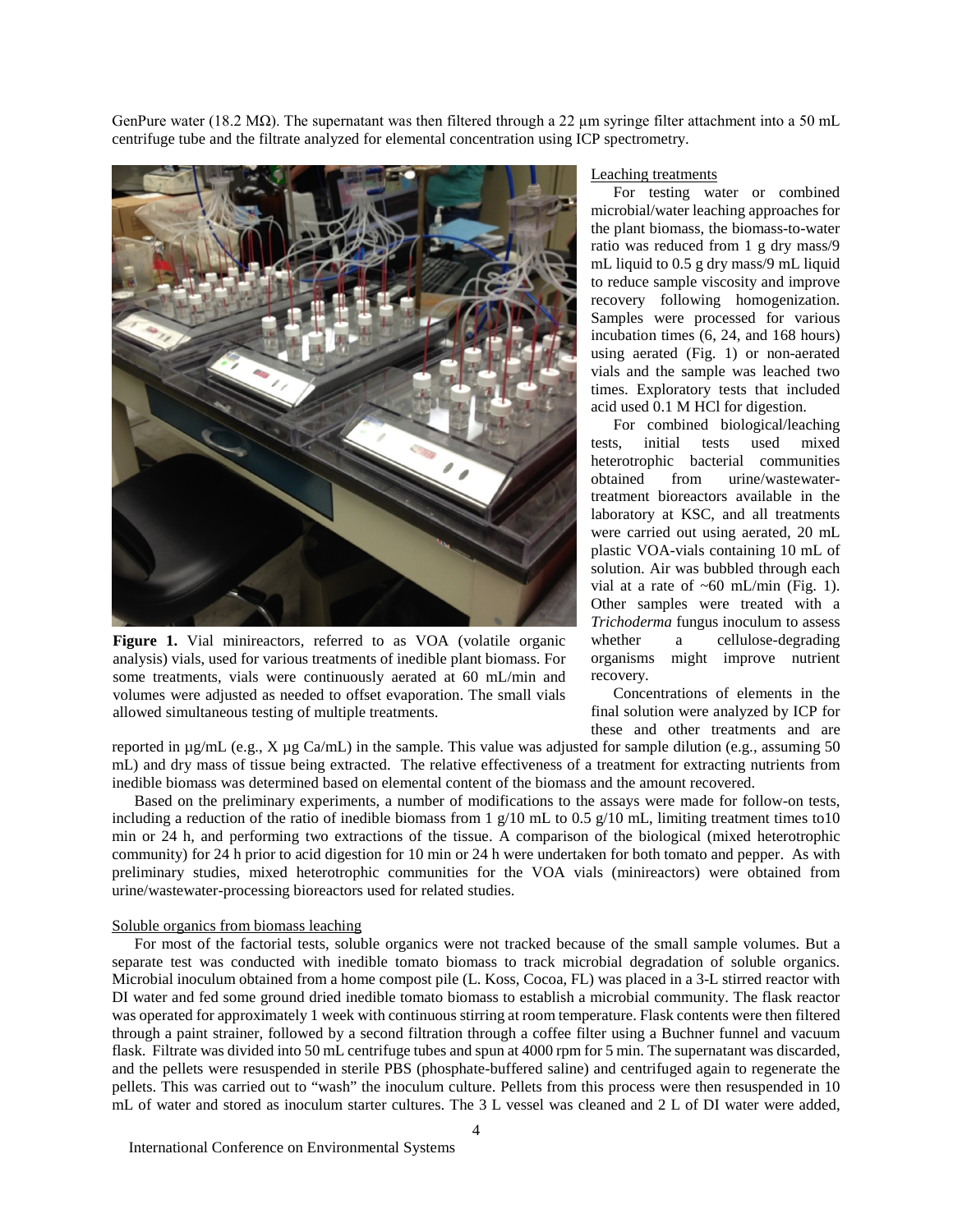along with a 20 mL of starter culture inoculum. Ground, dried, tomato biomass (50 g total) was added to the stirred flask and samples were taken at regular intervals over a 160 h period for total organic carbon (TOC) analysis. TOC includes all suspended or dissolved organics, and provides a good estimate of how quickly the soluble organics are  $degraded<sup>2,13</sup>$ .

## **III. Results and Discussion**

## **A. Preliminary tests**

Biological pretreatment: There was no apparent benefit from pretreating the dried pepper biomass with either the mixed heterotrophic community (non-aerated) or *Trichoderma* inocula for the recovery of nutrients compared to leaching with water (control) (Fig. 2). This was independent of the incubation period, with incubation periods of up to 1 week (168 hours) having no appreciable increase in fractional recovery of either macroelements or microelements over a 6 h leaching in water. Leaching the tissue in water alone resulted in >90% recovery of P and S, and 60% recovery of K from the dried tissue, and 30% to 40% recovery of Cu, Mg, Mn, Na, and Zn. There was minimal recovery of Ca from the tissue with leaching or biological pretreatment (Fig. 2).



**Figure 2.** Effect of biological inocula on nutrient recovery from dried inedible pepper biomass. Inocula showed no effect on nutrient recovery in an anaerobic environment. Anaerobic refers to the use of nonaerated vials.

Digesting the inedible biomass with 0.1 M HCl following incubation with mixed heterotrophic community or *Trichoderma* significantly improved the recovery of nutrients from inedible pepper biomass, with >90% recovery of Cu, P, and Zn being achieved. Recovery of S was reduced from >90% with no acid digestion to between 70% and 80% with 0.1 M HCl. This would be consistent with reduction of S compounds to volatiles, which would be lost to the atmosphere. Recovery of K and Mn were increased to 70 - 80%, Mg and Na to about 40% - 50%, and Ca to about 30 - 40% (Fig. 3). There was no appreciable benefit to a biological pretreatment for increasing nutrient recovery from the tissue. When all the samples were combined to assess whether the longer-duration treatments could improve recovery, we found that increasing the incubation with biological pretreatment of 6 h to up to 1 week had only minimal effect (<10% improvement) on nutrient recovery with no acid treatment or 0.1 M HCl treatment (data not shown). Digesting the tissue with 0.1 M HCl increased recovery of all nutrients except S.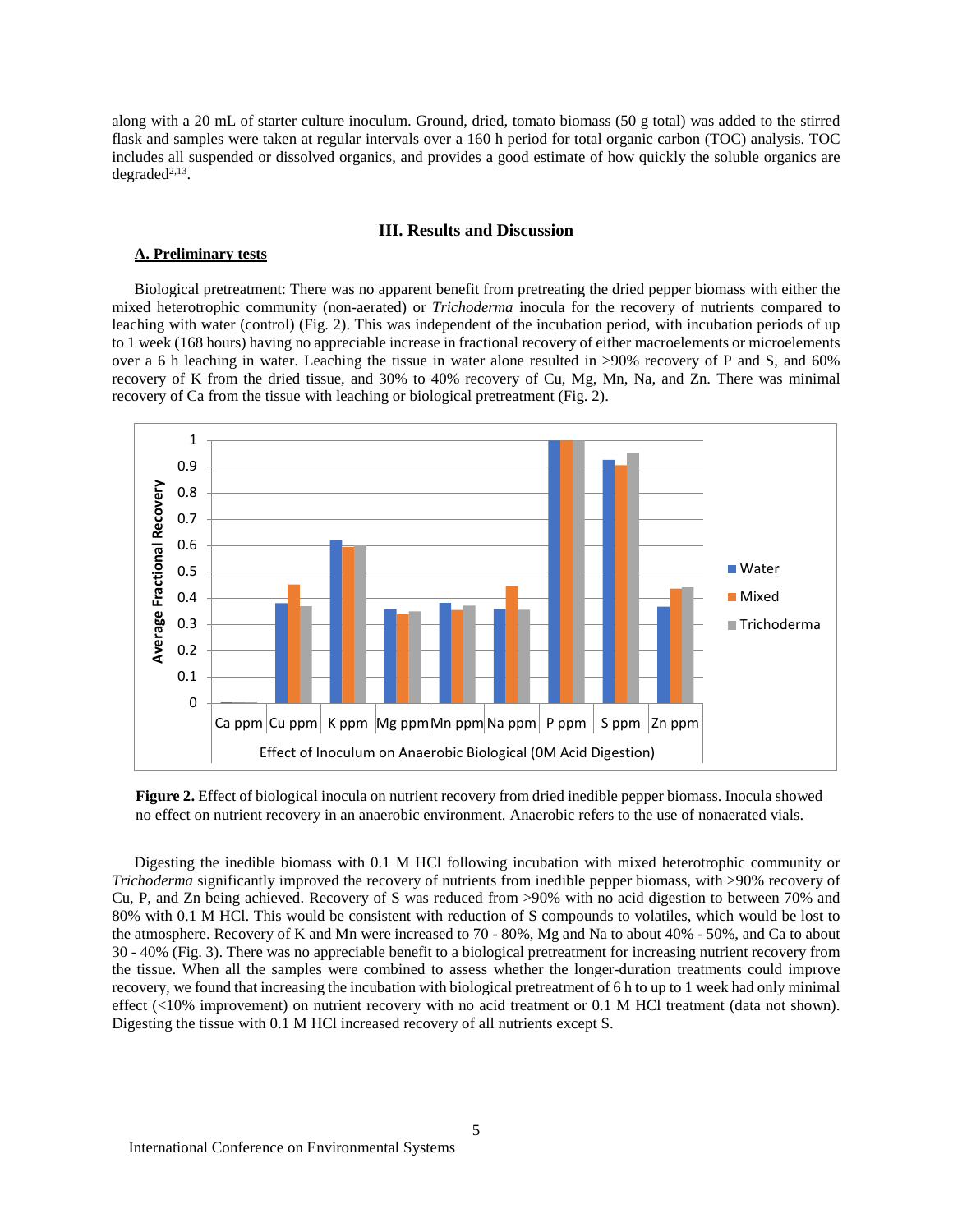

**Figure 3.** Effect of biological inocula on nutrient recovery from dried inedible pepper biomass followed by a 0.1 M HCl acid digestion. Anaerobic refers to the use of nonaerated vials.

# **B. Primary Tests**

The fractions Ca, Cu, K, Mg, Mn, P, S, and Zn remaining in inedible pepper biomass and inedible tomato biomass that were either biological pretreated (in aerated vials reactors, see Fig. 1) or untreated, followed by two 10-min or 24-h leachings using water, with or without acid are shown in Tables 2 and 3. Simple leaching with water for 10 min with no follow on acid treatment removed  $> 90\%$  of the K and about 50-75% of the Mg, Mn, P, and S for both pepper and tomato biomass (Tables 2 and 3). There were no consistent effects of using a microbial or just water pretreatment for recovery of nutrients. In comparison to other elements, recovery of Ca with water or microbial inoculum was only 20-30% for pepper and 30-40% for tomato. This poor recovery of Ca is consistent with the findings of others using leaching or bioreactor treatments with wheat, soybean, and potato biomass<sup>2,3,8,10,12,16</sup>.

Treating (leaching) the tissue in 0.01 M HCl for 10 min recovered >90% of Mg and Mn, and about 50-60% of P in pepper, and about 70% of P in tomato, with recovery slightly less in biologically pretreated tissue. For S, recovery was about 70-80% for 0.01 M HCl for 10 min, while Ca was about 50% for pepper and about 80% for tomato biomass. Treatment with 0.1 M HCl for 10 min recovered > 95% of the Ca, K, Mg, and Mn for both types of biomass, but only about 50-70% of the P for pepper (Table 2) and 60-80% for tomato, and a slight increase in recovery of S (Table 3). Extending the 0.1 HCl treatment to 24 had only marginal benefit for most elements, but generally improved P recovery for both types of tissue. Interestingly, extending the 0.1 HCl treatment from 10 min to 24 h showed little or no improvement on S recovery, which again might suggest loss of volatile S compounds following acid treatment. Recovery of nutrients from the leaching treatments are consistent with previous, published findings using stirred tank reactors <sup>2,3,5,8</sup>. Acid treatments were required to significantly improve the recoveries, particularly for elements like Ca, Mg, and Mn using pepper and tomato biomass.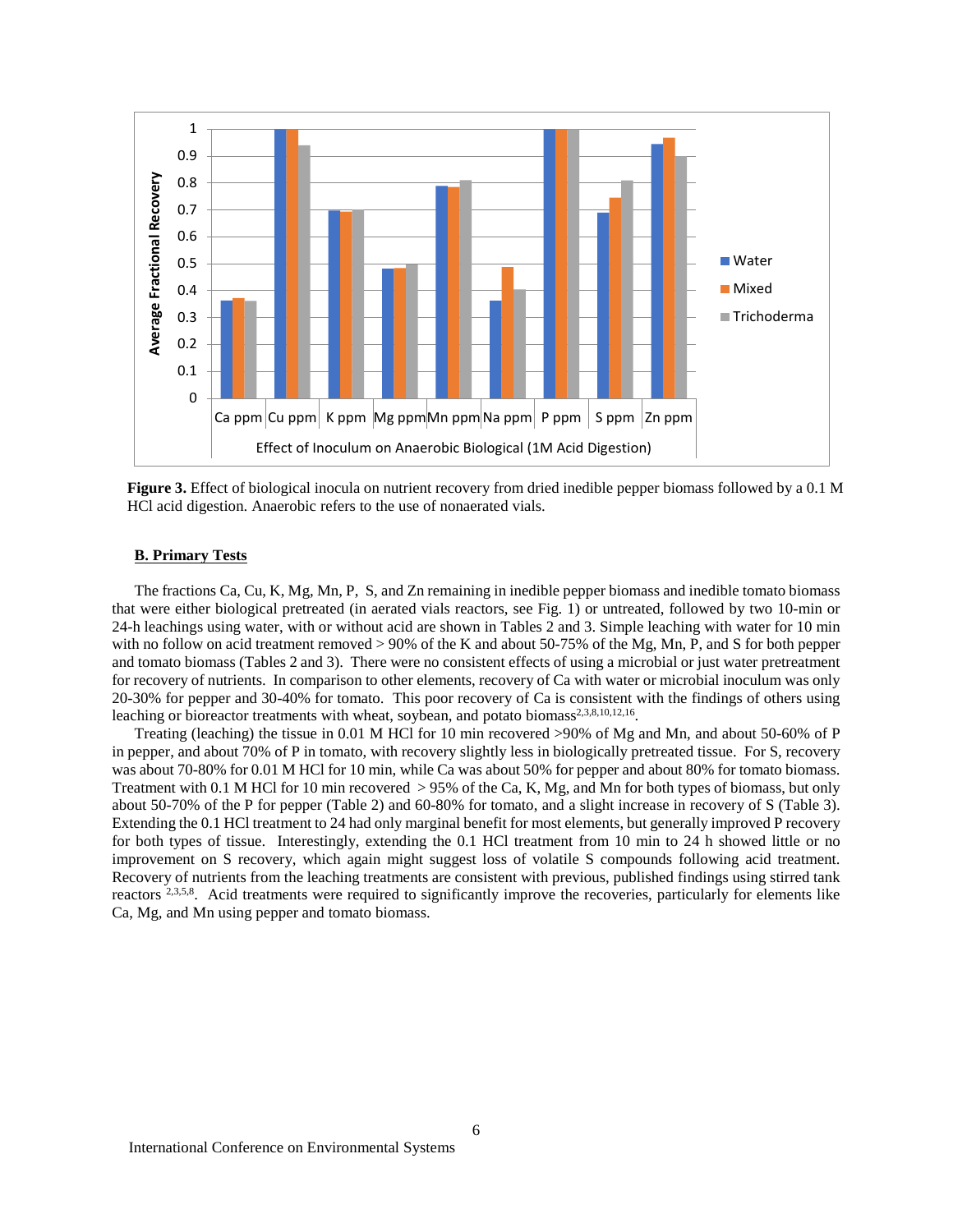|                          | HCl digest<br>Elemental Recovery (fraction of total in composite sample) |          |      |           |      |      |      |      |      |    |
|--------------------------|--------------------------------------------------------------------------|----------|------|-----------|------|------|------|------|------|----|
| Pretreat                 | time                                                                     | (M)      | Ca   | Cu        | K    | Mg   | Mn   | P    | S    | Zn |
| Mixed                    | 24 h                                                                     | $\Omega$ | 0.22 | ND        | 0.95 | 0.72 | 0.56 | 0.58 | 0.68 | ND |
| Heterotroph<br>Microbial |                                                                          | 0.01     | 0.48 | 0.70      | 0.98 | 0.98 | 0.97 | 0.65 | 0.72 | ND |
| Community                |                                                                          | 0.1      | 0.97 | 0.76      | 0.98 | 0.98 | 0.98 | 0.88 | 0.77 | ND |
| (24 h)                   | $10 \text{ min}$                                                         | $\Omega$ | 0.27 | <b>ND</b> | 0.94 | 0.69 | 0.57 | 0.67 | 0.69 | ND |
|                          |                                                                          | 0.01     | 0.46 | 0.58      | 0.98 | 0.98 | 0.96 | 0.62 | 0.69 | ND |
|                          |                                                                          | 0.1      | 0.97 | 0.74      | 0.98 | 0.98 | 0.98 | 0.69 | 0.74 | ND |
| Control                  | 24h                                                                      | $\theta$ | 0.18 | 0.13      | 0.94 | 0.67 | 0.53 | 0.68 | 0.65 | ND |
| (no microbes)            |                                                                          | 0.01     | 0.56 | 0.83      | 0.98 | 0.98 | 0.96 | 0.50 | 0.73 | ND |
|                          |                                                                          | 0.1      | 0.97 | 0.82      | 0.98 | 0.98 | 0.98 | 0.80 | 0.75 | ND |
|                          | $10 \text{ min}$                                                         | $\theta$ | 0.19 | 0.00      | 0.94 | 0.69 | 0.55 | 0.51 | 0.63 | ND |
|                          |                                                                          | 0.01     | 0.49 | 0.74      | 0.98 | 0.98 | 0.96 | 0.47 | 0.73 | ND |
|                          |                                                                          | 0.1      | 0.96 | 0.81      | 0.98 | 0.98 | 0.98 | 0.54 | 0.77 | ND |

**Table 2**. Fraction of nutrients removed from inedible pepper biomass following two extractions with and without 24 h microbial (mixed heterotrophic) pretreatment followed by 10 min or 24 h digestion in 0 M, 0.01 M, or 0.1 M HCl. All values referenced against elemental content of composite sample of tissue following total digestion (Table 1).

 $Recovers > 80\%$  are highlighted. ND = not detected for Cu and no data for Zn.

**Table 3.** Fraction of nutrients removed from inedible tomato biomass following two extractions with and without 24 h microbial (mixed heterotrophic) pretreatment followed by 10 min or 24 h digestion in 0 M, 0.1 M, or 1.0 M HCl. All values referenced against elemental content of composite sample of tissue following total digestion (Table1).

|                          | Elemental Recovery (fraction of total nutrient recovered) |                |      |      |      |      |      |      |      |      |
|--------------------------|-----------------------------------------------------------|----------------|------|------|------|------|------|------|------|------|
| Pretreat                 | time                                                      | (M)            | Ca   | Cu   | K    | Mg   | Mn   | P    | S    | Zn   |
| Mixed                    | 24 h                                                      | $\overline{0}$ | 0.41 | 0.38 | 0.95 | 0.83 | 0.68 | 0.53 | 0.71 | 0.46 |
| Heterotroph<br>Microbial |                                                           | 0.01           | 0.83 | 0.88 | 0.98 | 0.98 | 0.98 | 0.46 | 0.67 | 0.82 |
| Community                |                                                           | 0.1            | 0.97 | 0.94 | 0.97 | 0.97 | 0.97 | 0.89 | 0.70 | 0.80 |
| (24 h)                   | $10 \text{ min}$                                          | $\theta$       | 0.31 | 0.40 | 0.93 | 0.75 | 0.53 | 0.57 | 0.64 | 0.37 |
|                          |                                                           | 0.01           | 0.78 | 0.65 | 0.98 | 0.94 | 0.91 | 0.67 | 0.78 | 0.68 |
|                          |                                                           | 0.1            | 0.96 | 0.85 | 0.98 | 0.97 | 0.97 | 0.76 | 0.80 | 0.81 |
| Control                  | 24h                                                       | $\overline{0}$ | 0.32 | 0.34 | 0.93 | 0.75 | 0.63 | 0.70 | 0.64 | 0.41 |
| (no microbes)            |                                                           | 0.01           | 0.80 | 0.88 | 0.97 | 0.97 | 0.97 | 0.71 | 0.70 | 0.82 |
|                          |                                                           | 0.1            | 0.96 | 0.93 | 0.97 | 0.97 | 0.97 | 0.89 | 0.75 | 0.81 |
|                          | $10 \text{ min}$                                          | $\theta$       | 0.31 | 0.64 | 0.95 | 0.76 | 0.59 | 0.75 | 0.65 | 0.39 |
|                          |                                                           | 0.01           | 0.76 | 0.87 | 0.98 | 0.96 | 0.96 | 0.68 | 0.70 | 0.73 |
|                          |                                                           | 0.1            | 0.96 | 0.91 | 0.97 | 0.97 | 0.97 | 0.78 | 0.72 | 0.75 |

Recoveries greater than 70% are highlighted.

# CSTR for soluble organic analysis

The 3-L continuously-stirred tank reactor used to test organic degradation is shown in Fig. 4. TOC measurements following the addition of 50 g of dried tomato biomass to 2 L of solution  $(25 \text{ g L}^{-1})$  are shown in Fig. 5. Results showed the expected spike in TOC following addition of the dried plant biomass, followed by a gradual decline in TOC over time. After 24 h, TOC levels dropped to approximately 40% of the starting values, and about 12% of the peak TOC after 732 h. The decline in TOC is typical for stirred-tank reactor tests with dried plant biomass and reflects the microbial degradation of soluble organics released from the biomass<sup>13</sup>. Previous studies indicate the use of raw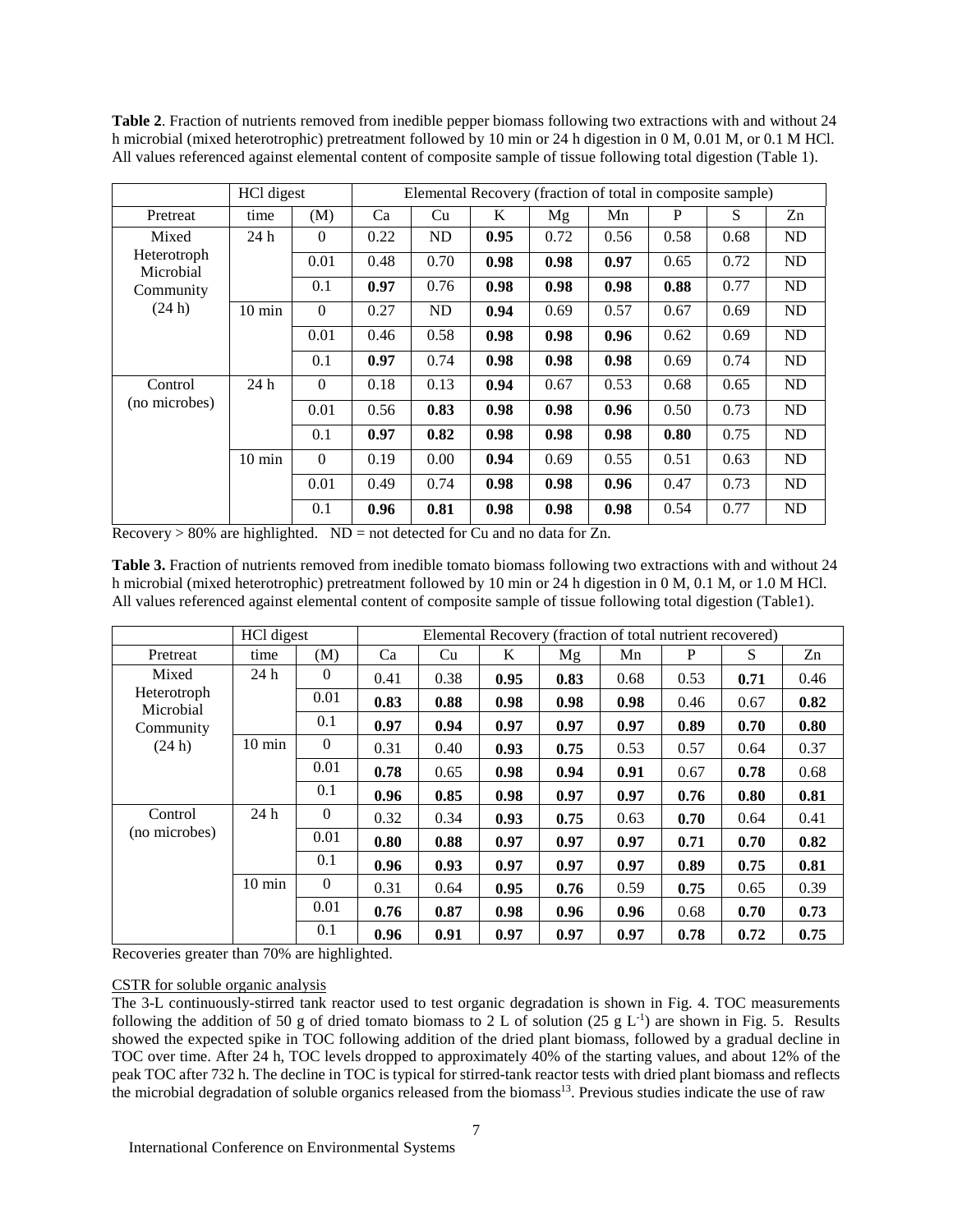

**Figure 4.** Stirred-flask reactor used to track TOC concentration degradation over time. Testing used a working volume of 2 L of solution to which 50 g of dried ground tomato biomass was added, along with a microbial inoculum originally obtained from a home compost system for yard waste.



**Figure 5.** TOC concentration in a stirred flask reactor following addition of 25 g  $L^{-1}$  of dried ground tomato biomass (inedible leaves and stems), and a microbial inoculum from a home yard-waste compost pile. Solution volume for the reactor was 2 L**.**

leachate from dried plant biomass (wheat, soybeans, and potatoes) can be toxic to hydroponically grown plants, and this toxicity has been attributed to soluble organic compounds that can leach out of the biomass; microbes rapidly degrade many soluble organics, rendering the effluent nontoxic to plants<sup>2,3,8,13</sup>. Our findings showed that TOC in a bioreactor using ground tomato biomass followed a very similar trend of degradation with time (Fig. 5).

# **C. Fertilizer Required to Support One Human—A case for nutrient recycling**

The use of crops for life support systems could span scenarios ranging from small, supplemental food production systems<sup>18,19</sup>, through partial food and  $O_2$ production, to near full dietary calorie production (2500 kcal person<sup>-1</sup> day<sup>-1</sup>) with complete  $O_2$  regeneration<sup>17,20,21</sup>. Sustaining these outputs will require a continuous supply of fertilizer. If the system uses recirculating hydroponics, then acid and/or base might also be needed for  $pH$  control<sup>22</sup>. Possible sources of fertilizer include: 1) stowage and resupply from Earth, 2) extracted from in situ materials such as surface regolith 23,24, and 3) recycled from wastes like inedible biomass or urine25-27. It is unlikely that *in situ* regolith in a setting like Mars could supply most of the plants' nutrient needs. On the other hand, wastes such as human urine <sup>18,28,29</sup>, or inedible biomass from previous plantings could be a significant source of N, P, K, Ca, Mg, and several other elements 2,3,26,27. For life support systems with large bioregenerative components, a mix of plant species grown under moderate to high light conditions could generate up to of  $30 \text{ g m}^2$  day<sup>-1</sup> of dry biomass<sup>17</sup>. For a 200 m<sup>2</sup> of plant growing area  $(50 \text{ m}^2 \text{ per person for four})$ people), this would amount to 30 g m<sup>-2</sup>  $d^{-1}$  $X 200$  m<sup>2</sup> = 6 kg of dry mass per day, or 6  $kg d^{-1} X 365 d yr^{-1} \approx 2.20 MT yr^{-1}$ .

Tests in NASA's  $20 \text{ m}^2$  Biomass Production Chamber at Kennedy Space Center carefully tracked nutrient (fertilizer) uptake and water use by multiple crops

throughout growth and development<sup>30</sup>. Total nutrient additions were then expressed as mmol of cations (Ca, Mg, and K) added per m<sup>2</sup> of crop area per day<sup>30</sup>. Nutrient uptake showed a near linear relationship to light and overall biomass yields. The three major cations Ca, Mg, and K represent most of the cation mass in fertilizer, and an equivalent molar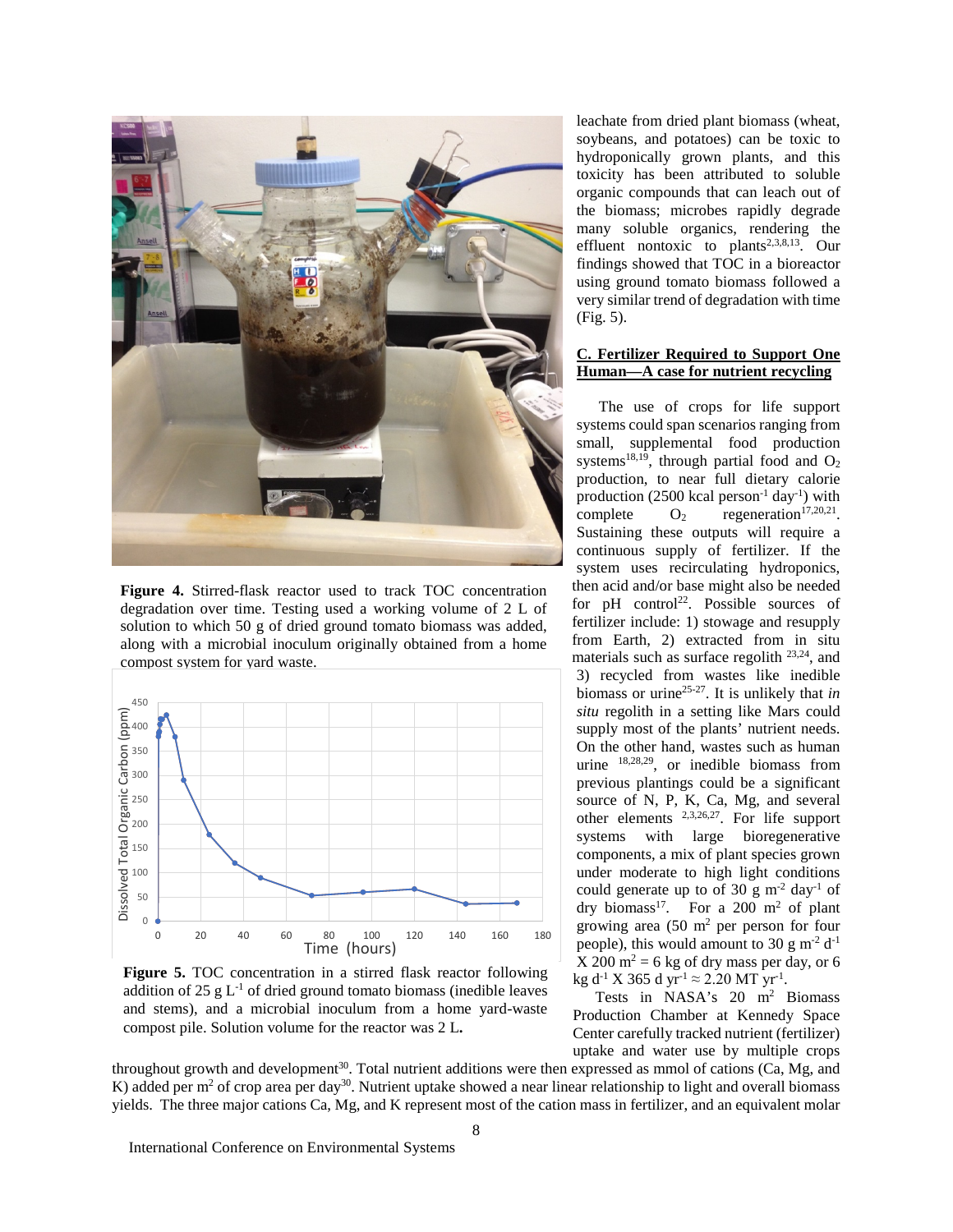rate of major anions such as nitrate, phosphate, and sulfate would also be required. These essential anions are typically provided with the same salts as the cations. Thus, by using these hydroponic data, the weights of typical salts for fertilizer to grow the crops can be calculated.

The following equations were fit to the data from the hydroponic studies that included two tests with lettuce, three tests with soybean, two tests with potato, and two tests with wheat $^{30}$ :

Nutrient Use:  $y = 0.42 + 0.84$  x, where  $y =$  mmol m<sup>-2</sup> d<sup>-1</sup> (K, Ca, Mg), and  $x =$  mol m<sup>-2</sup> d<sup>-1</sup> of light (PAR<sup>\*</sup>) Biomass Production:  $y = -2.71 + 0.60$  x, where  $y = g$  dry mass  $m^2 d^{-1}$ , and  $x = mol m^2 d^{-1}$  light (PAR\*) \*PAR = Photosynthetically Active Radiation or Light in the 400-700 nm band width

The major fertilizer salts used for these studies are shown in Table  $4^{30}$ . The starting concentrations and refill "stock" solution concentrations are also shown. The refill stock solution was about  $10 \times$  the concentration of the starting (working) solution concentration. Assuming most of the nutrients were provided from the refill solutions, each liter of stock solution contained 78 mmol of cations or 9160 mg  $L^{-1}$  of salts. The average weight of the salts required for this input was 117.4 g mol<sup>-1</sup> using anhydrous weights for  $Ca(NO<sub>3</sub>)<sub>2</sub>$  and MgSO<sub>4</sub>.

**Table 4.** Nutrient solution for crops grown in recirculating nutrient film technique (NFT) hydroponic systems at NASA's Biomass Production Chamber, Kennedy Space Center.

|                                     | N   | P   | K                | Ca  | Mg  | S   |
|-------------------------------------|-----|-----|------------------|-----|-----|-----|
| Salt                                |     |     | (mmol $L^{-1}$ ) |     |     |     |
| $KNO_3$ (101 g mol <sup>-1</sup> )  | 2.5 |     | 2.5              |     |     |     |
| $Ca(NO3)2(164 g mol-1)$             | 5.0 |     |                  | 2.5 |     |     |
| $MgSO_4$ (120 g mol <sup>-1</sup> ) |     |     |                  |     | 1.0 | 1.0 |
| $KH_2PO_4(136 g mol^{-1})$          |     | 0.5 | 0.5              |     |     |     |
|                                     |     |     |                  |     |     |     |
| <b>Starting Concentration</b>       | 7.5 | 0.5 | 3.0              | 2.5 | 1.0 | 1.0 |
| <b>Refill Stock Concentration</b>   | 70  | 10  | 56               | 12  | 10  | 10  |

Salts for micronutrients Fe, Mn,Zn, Cu, B, and Mo were also included but were low in total mass.

Using equations relating biomass production and nutrient uptake, dry biomass productivity for a range of crops at different light levels is estimated (Table 5, Row 1). Assuming a daily requirement of 2500 kcal person, the areas of crops needed to support one person were then determined (Table 5, Row 2). Note that the area required per person decreases as light increases, because of the increased crop yield per unit area. Nutrient salts required to sustain crop growth at each of the daily light integrals was then calculated in mmol  $m<sup>2</sup> d<sup>-1</sup>$  (Table 5, Row 3) along with the mass of nutrients (Table 5, Row 4). Biomass and required nutrients increased in a near-linear fashion with light.

Multiplying the crop area required per person and the nutrients per unit area allows an estimate of the mmol (Table 5, Row 5) and mass (Table 5, Row 6) of salts required per person per day. One would expect these to be relatively close across all the different light values, since the required crop areas per person are greater at lower light. The results show that about 260 g of fertilizer salt are required per day (mean value Table 5, Row 6). Since the data were generated from a linear equations fit to the findings from multiple studies, it is difficult to know if crops are genuinely more efficient with nutrients across the different light levels or if this is just an artifact of the equation fit. Multiplying daily fertilizer requirements (Table 5, Row 6) by 365 days per year gives the fertilizer requirement to support a person for a year (Table 5, Row 7). At 40 mol m<sup>-2</sup>  $d^{-1}$ , a moderately high light level, the predictions show that about 93 kg of fertilizer salts (nonhydrated) would be required to support one person for one year (Table 5, Row 7, shaded cell). Because these nutrient solutions were maintained at a constant electrical conductivity, it is likely that these estimates are representative of a nutrient rich production system.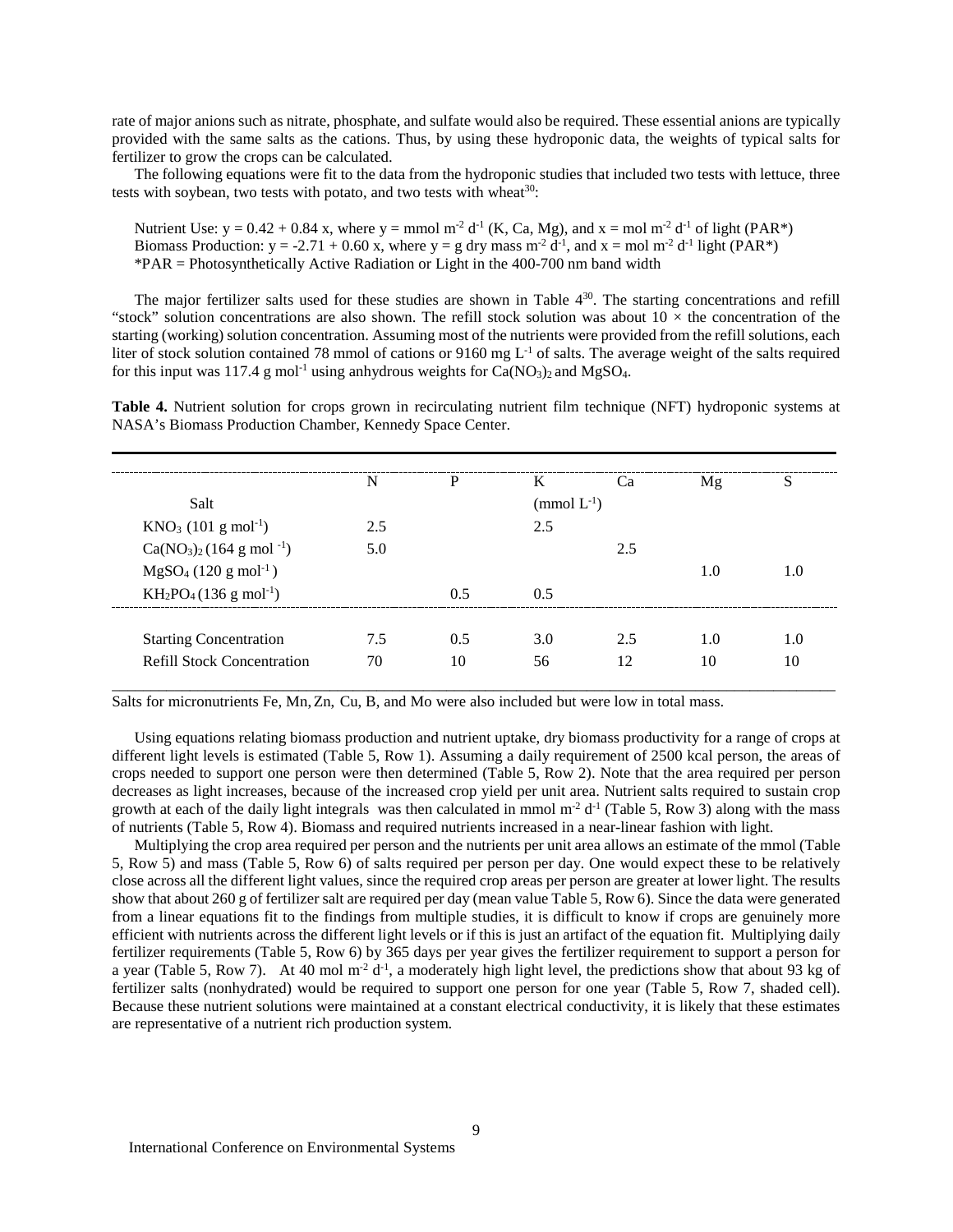**Table 5.** Calculation of nutrient (fertilizer) salts needs for crop growth for life support using different light levels.

|                                               | Daily Light Integral<br>(mol m <sup>-2</sup> $d^{-1}$ ) | 20    | 30    | 40    | 50    | 60    |
|-----------------------------------------------|---------------------------------------------------------|-------|-------|-------|-------|-------|
|                                               | Units                                                   |       |       |       |       |       |
| 1) Total Biomass vs. Daily<br>Light $*$       | g DW $m^{-2}$ d <sup>-1</sup>                           | 9.29  | 15.29 | 21.29 | 27.29 | 33.29 |
| 2) Crop area per Person <sup>†</sup>          | $m2 person-1$                                           | 135   | 82    | 59    | 46    | 38    |
| 3) Nutrient Use vs. Daily<br>Light $\ddagger$ | mmol $m^{-2}$ d <sup>-1</sup>                           | 16.38 | 24.78 | 33.18 | 41.58 | 49.98 |
| 4) Mass of Fertilizer Salts                   | mg m <sup>-2</sup> $d^{-1}$                             | 2022  | 3008  | 3994  | 4980  | 5966  |
| Fertilizer<br>5)<br>Person<br>per<br>(molar)  | mmol person $-1 d-1$                                    | 2204  | 2026  | 1948  | 1905  | 1877  |
| 6) Fertilizer per Person (mass)               | g person <sup>-1</sup> $d^{-1}$                         | 288.5 | 265.2 | 255.0 | 249.3 | 245.7 |
| 7) Fertilizer per Person (365<br>days)        | $kg$ person <sup>-1</sup> year <sup>-1</sup>            | 105.3 | 96.8  | 93.08 | 91.0  | 89.7  |

\*Conversion formulas from Wheeler et al. 199930.

†Assumes 2500 kcal person-1 d-1 to provide dietary energy and a harvest index of 50%, i.e., 50% of the dry biomass is edible. ‡Essential anions such as N, P, S, and Cl get added as part of Ca, K, or Mg salts (Table 4).

This analysis reveals that a total mass of about 93 kg of fertilizer would be required per person per year using the hydroponic approaches tested by NASA. This would be nearly 1.3 times the weight (mass) of a 70 kg human to provide their hydroponic fertilizer for growing food. There are ways to reduce this value, such as lowering the concentrations of nutrient solutions during later growth phases for determinate crops like wheat, soybeans, and many potato cultivars. In addition, our assumption of 2500 kcal person<sup>-1</sup> day<sup>-1</sup> for food production may be high and hence the total amount of fertilizer would be less for lower caloric requirements. Nonetheless these mass numbers are significant.

These values highlight the importance of nutrient management and recycling as many nutrients as possible from waste streams and materials (e.g., human urine, inedible plant biomass, and other wastes). Mackowiak et al. 3, 16 showed that over 50% of many required nutrients for growing wheat and potatoes could be recycled from the inedible biomass from previous plantings. Assuming this would hold for a wider range of crops, this could reduce the fertilizer requirements predicted from our analysis from 93 kg down to 46.5 kg person<sup>-1</sup> yr<sup>-1</sup>. This could be reduced further by recycling useful nutrients from urine and other wastes 18, 20, 25-27.

During a 2-month test in the Russian BIOS-3 facility, two phytotrons  $(41 \text{ m}^2 \text{ total growing area})$  produced about 117 kg of plant dry mass, with 37.4 kg of it being edible. This required 20.6 kg of fertilizer salts and acid (along with about 5 kg of water of hydration in the salts) to be added to the nutrient solution<sup>33</sup>. Assuming an average energy value of 4 kcal  $g^{-1}$  dry edible biomass, this would equate to 37,400 g X 4 kcal  $g^{-1} = 149,600$  kcal from edible biomass in 60 days, or about 2500 kcal day<sup>-1</sup>, which would support one human. Using non-hydrated fertilizer and acid mass for their 60-day test, this would equate to 20.6 kg x (365 d yr<sup>-1</sup> / 60 d) = 125 kg of fertilizer and acid per person per year. We did not include acid required for pH control in our studies, since acid requirements can vary by the type of nitrogen fertilizer used  $31.32$ , plant species, and other factors. But our estimate for acid use in the BPC tests for the studies reported here was about 28.5 kg person<sup>-1</sup> yr<sup>-1</sup> anhydrous nitric acid (data not shown), for a total mass of 122 kg of fertilizer and acid per person per year, which is very close to the Russian data for BIOS-333.

A key challenge for recycling nutrients from urine would be the ability to remove or reduce the amount of sodium, since too much sodium can stress the crops and eventually make nutrient solutions too saline for healthy growth. This has been the focus of various strategies, such as the use of moderately salt-tolerant crops like amaranth, beet, and chard 29, 34, 35 or even using halophytic (highly salt-tolerant) plants such as *Salicornia* 36.

The startup and expansion of a crop-production system in space would require the import of fertilizer salts to "prime" the system and manage the first crops. During these first crops, nutrients could be recycled from urine to

International Conference on Environmental Systems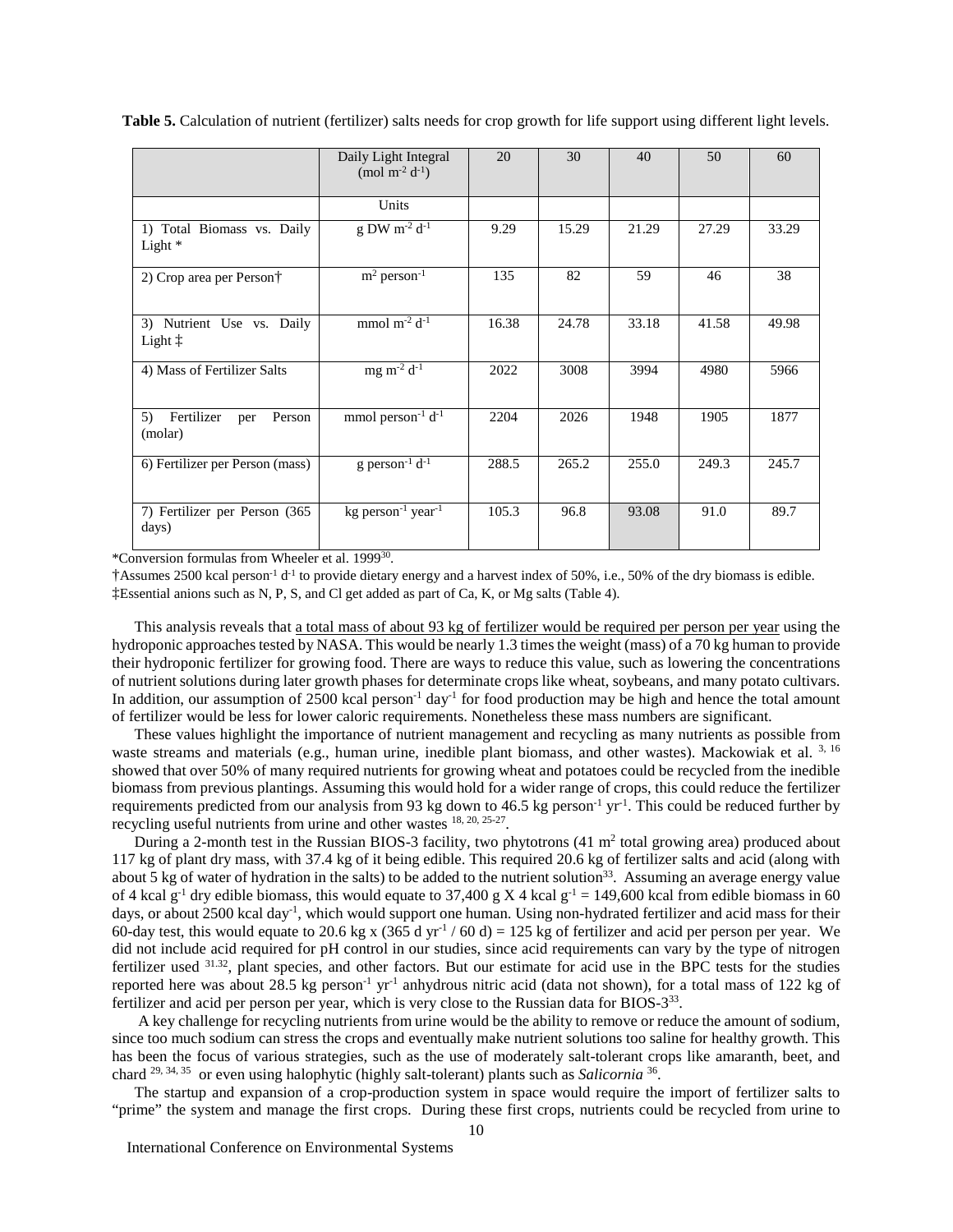offset some fertilizer needs. Following this, inedible biomass could be processed (along with urine) to recycle more nutrients and further close the mass loop. For planetary surface settings such as Mars, some additional nutrients might be obtained from local regolith. These processes will require additional capabilities but could ultimately reduce the cost for *in situ* food production by reducing the need for imported fertilizer, and provide a higher level of autonomy for space exploration.

# **IV. Conclusion**

Plants can be used for both near-term and future space missions to provide fresh foods to the diet. As mission durations and distances increase, plants could provide more of the bulk foods (carbohydrate, protein, and fat) and contribute to air and water recycling for life support. To do this will require a continuous supply of fertilizer. The fertilizer could be stowed and resupplied from Earth but this would become increasingly costly over time. Our calculations suggest that about 93 kg of fertilizer salts would be needed to grow enough plants to provide all the dietary calories (energy) for one person per year. Depending on how the plants were grown, about 28 kg of anhydrous acid would also be needed, for a total mass of 122 kg to grow the plants to support one person per year. A more sustainable approach would be to recycle nutrients from wastes, such as the inedible plant biomass. We could recover approximately 70% of the plant essential nutrients from tomato and pepper leaves and stems with two 10-min leachings in water, which was consistent with published results with wheat, soybean, and potato inedible biomass. If acid was added for leaching, the recovery could be increased to 85-95% of the nutrients from the inedible biomass. By combining this approach with recovery of nutrients from other waste streams (e.g., urine, solid wastes), and the possibility of using in situ minerals, the need for importing fertilizer could be greatly reduced making the system much more sustainable.

# **References**

- 1. Modell, M., H. Meissner, M. Karel, J. Carden, and S. Lewis. 1981. Treatment of CELSS and PCELSS waste to produce nutrients for plant growth. Proc. ASME Intersociety Conference on Environmental Systems, July 13-15, 1981. San Francisco, CA. A82-10907.
- 2. Garland, J.L., C.L. Mackowiak, and J.C. Sager. 1993. Hydroponic crop production using recycled nutrients from inedible crop residues. SAE Technical Paper 932173.
- 3. Mackowiak, C.L., R.M. Wheeler, G.W. Stutte, N.C. Yorio, and J.C. Sager. 1997. Use of biological reclaimed minerals for continuous hydroponic potato production in a CELSS. Adv. Space Res. 20(10):1815-1820.
- 4. Finger, B., and R. Strayer. 1994. Development of an intermediate-scale aerobic bioreactor to regenerate nutrients from inedible crop residues. SAE Technical paper 941501.
- 5. Finger, B. and M. Alazraki, 1995. Development and integration of a Breadboard-Scale aerobic bioreactor to regenerate nutrients from inedible crop residues," SAE Technical Paper 951498, doi:10.4271/951498.
- 6. Strayer, R.F. and K.L. Cook, 1995. Recycling plant nutrients at NASA's KSC-CELSS breadboard-scale aerobic bioreactor during two runs. SAE Technical Series Paper, 951708.
- 7. Finger, B.W., R.F. Stayer, J.L. Garland, C.L. Mackowiak, and C.F. Atkinson. 1996. Planning for the Rapid Aerobic Bioreactor integration tests (RABIT) at the Kennedy Space Center's life support breadboard project. SAE Technical Paper 961509.
- 8. Strayer, R.F., B.W. Finger, M.P. Alazraki, K. Cook, and J.L. Garland. 2002. Recovery of resources for advanced life support space applications: Effect of retention time on biodegradation of two crop residues in a fed-batch, continuous stirred tank reactor. BioResource Technology 84:119-127.
- 9. Garland J.L. and C.M. Mackowiak. 1990. Utilization of the water soluble fraction of wheat straw as a plant nutrient source. NASA Technical Memoranda 103497.
- 10. Garland, J.L. 1992. Characterization of the water soluble component of inedible residue from candidate CELSS crops. NASA Technical Memorandum 107557.
- 11. Garland, J.L. 1996. Patterns of potential C source utilization by rhizosphere communities. Soil. Biol. Biochem. 28: 223-230.
- 12. Strayer, R.F., M.P. Alazraki, N. Yorio, and B.W. Finger. 1998. Bioprocessed wheat residues to recycle plant nutrients to the JSC variable pressure growth chamber during the L/MLSTP Phase III test. SAE Tech. Paper Series 981706.
- 13. Strayer, R.F., B.W. Finger, and M.P. Alazraki. 1997. Effects of bioreactor retention time on aerobic microbial decomposition of CELSS crop residues. Advances in Space Research 20(10):2023-2028.
- 14. Strayer, R.F., M. Hummerick, V. Krumins, D. Back, and C. Ramos. 2001a. Bioprocessing to recover crop nutrients from ALS solid wastes: A two-stage solid-liquid separation system for removal of particulates from bioreactor 'broth." SAE Technical Paper 2000-01-2205.
- 15. Strayer, R., V. Krumins, M. Hummerick, and C. Nash. 2001b. Bioprocessing to recover crop nutrient from advanced life support (ALS) solid wastes: Improving rapid biological processing of ALS inedible crop residues. SAE Technical Paper 2001- 01-2208.
- 16. Mackowiak, C.L., J.L. Garland, and J. C. Sager. 1996. Recycling crop residues for use in recirculating hydroponic crop production. Acta Horticulturae 440:19-24.